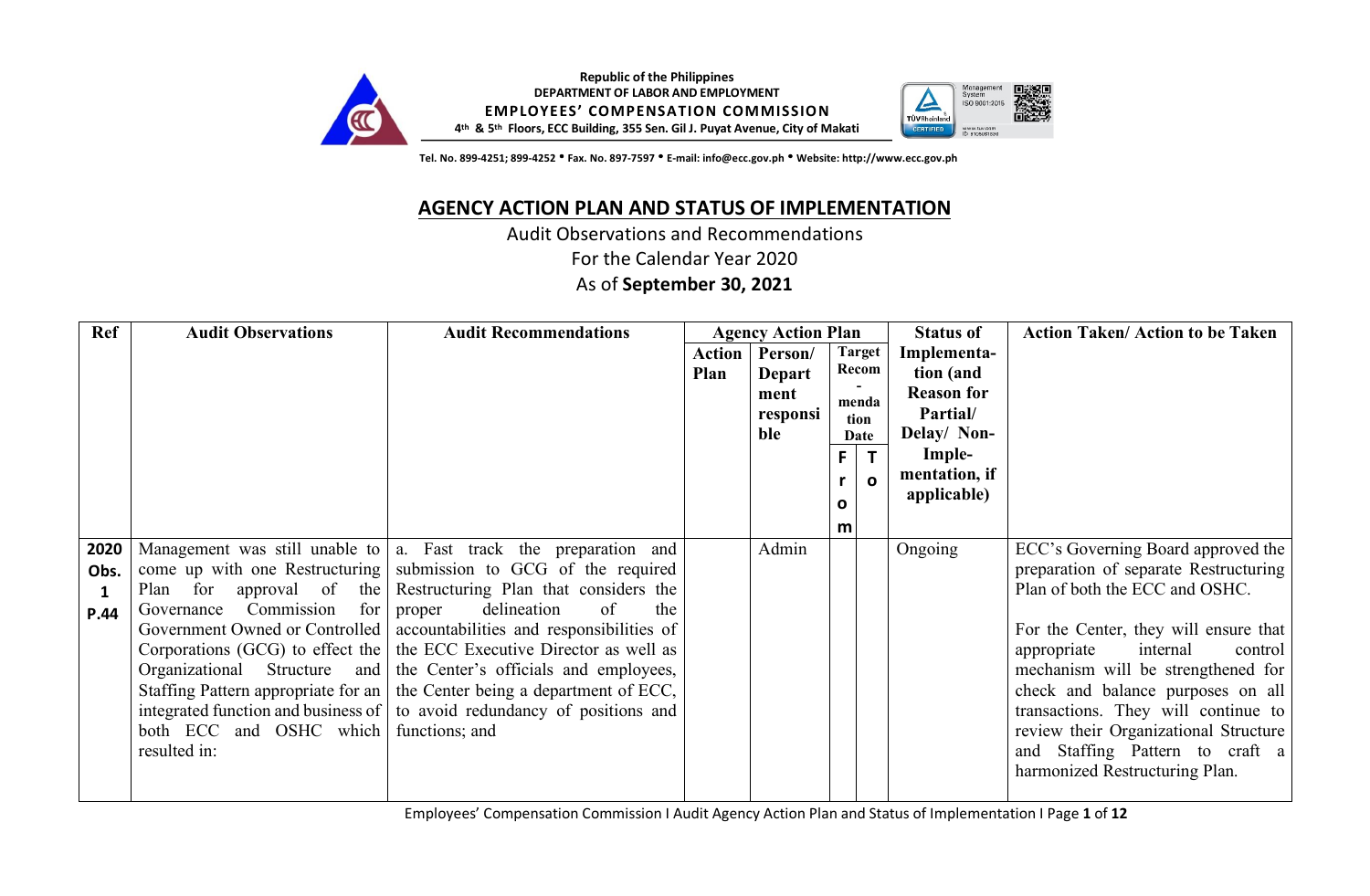|                                        | functions of ECC and OSHC and<br>Accountabilities<br>$b_{-}$<br>and<br>responsibilities of ECC<br>and<br>OSHC's officials and employees<br>are not properly defined. Such<br>delay in the finalization of the<br>restructuring plan entails higher<br>administrative cost.                                                                          | a. Redundancy of positions and $\vert$ b. In the meantime, that the restructuring<br>plan is not yet available, the ECC Board<br>has to revisit the current organizational<br>set up of the ECC Center and to come up<br>with appropriate guidelines to ensure<br>proper check and balance of all its<br>transactions. The same should be<br>considered in the proposed restructuring<br>plan. |       |         | The Board likewise approved the<br>routing of a resolution authorizing the<br>ECC to submit its Reorganization Plan<br>to GCG. This came after the<br>presentation of the Reorganization<br>Plan before the Commission.<br>The Board Resolution on Approving<br>the Submission of the Reorganization<br>of<br>Employees'<br>Proposal<br>the<br>Compensation Commission (ECC) to<br>the Governance Commission for<br>GOCCs (GCG) is now being routed<br>for the signature of the Chairman and<br>Commissioners of ECC<br>Following comments from the ECC<br>Chairman/DOLE<br>Secretary,<br>the<br>is<br>proposal<br>now<br>being<br>reviewed/revised for re-submission to<br>the Commission |
|----------------------------------------|-----------------------------------------------------------------------------------------------------------------------------------------------------------------------------------------------------------------------------------------------------------------------------------------------------------------------------------------------------|------------------------------------------------------------------------------------------------------------------------------------------------------------------------------------------------------------------------------------------------------------------------------------------------------------------------------------------------------------------------------------------------|-------|---------|--------------------------------------------------------------------------------------------------------------------------------------------------------------------------------------------------------------------------------------------------------------------------------------------------------------------------------------------------------------------------------------------------------------------------------------------------------------------------------------------------------------------------------------------------------------------------------------------------------------------------------------------------------------------------------------------|
| 2020<br>Obs.<br>$\overline{2}$<br>P.47 | The inability of the Employees'<br>Commission<br>Compensation<br>(ECC) to revoke/terminate the<br>authority granting the Employers'<br>Confederation of the Philippines<br>(ECOP), a private organization,<br>free occupancy of ECC's office<br>space, contrary to Section $4(2)$ of<br>P.D. No. 1445, resulted in<br>opportunity loss estimated at | a. Revoke/terminate the authority<br>granting ECOP a free occupancy<br>of ECC's office space;<br>b. Have ECOP enter a lease contract<br>with ECC with rental rates<br>based on the prevailing rate of the other<br>leases of ECC building;<br>and                                                                                                                                              | Admin | Ongoing | The matter was discussed during the<br>March 11 Board meeting considering<br>that the Presidential authority granted<br>to the ECOP was confirmed by the<br>Board through a Board Resolution.<br>The latest AOM was referred to ECOP<br>for info, as instructed by the Board.<br>As per latest information from ECOP,                                                                                                                                                                                                                                                                                                                                                                      |
|                                        | P5.398 million in rental income<br>for CY <sub>s</sub> 2019 and 2020.                                                                                                                                                                                                                                                                               |                                                                                                                                                                                                                                                                                                                                                                                                |       |         | they are still further pursuing with OP<br>a positive response to their earlier                                                                                                                                                                                                                                                                                                                                                                                                                                                                                                                                                                                                            |

Employees' Compensation Commission Ι Audit Agency Action Plan and Status of Implementation Ι Page **2** of **12**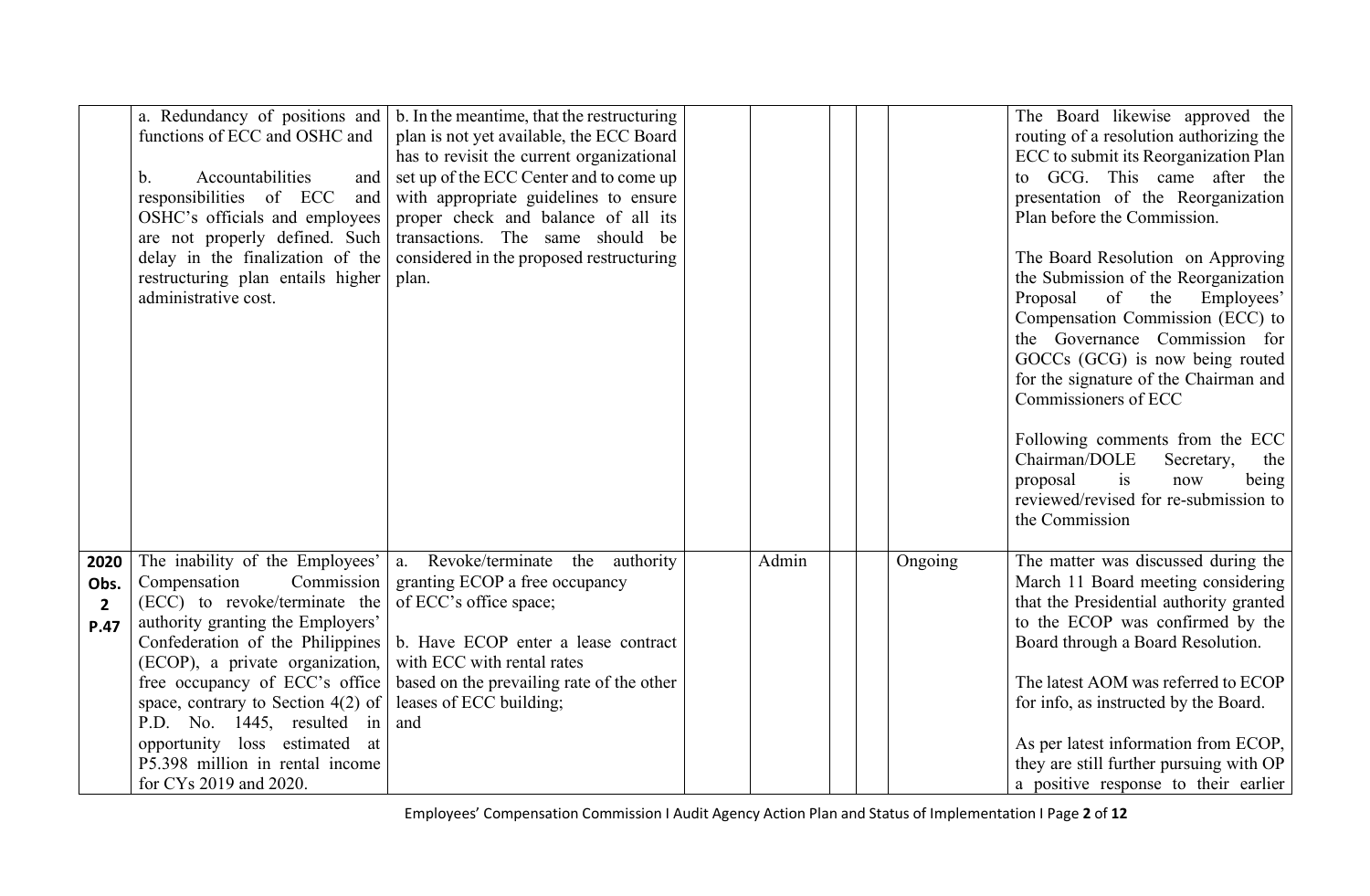|                                                 |                                                                                                                                                                                                                                                                                                                                                                                          | c. If a lease agreement is not reached,<br>offer the space to other tenants through<br>public bidding.                                                                                                                                                                                                                                                                                                                                                                                                                                                                                                                                                                                                                                                                                                                                                                                                                                                                                       |                   |         | request to continually locate their<br>office at the ECC Building at no rental<br>fee. This despite the earlier OP action<br>of referring back the request of ECOP,<br>thru DOLE, to ECC for appropriate<br>coordination with COA. |
|-------------------------------------------------|------------------------------------------------------------------------------------------------------------------------------------------------------------------------------------------------------------------------------------------------------------------------------------------------------------------------------------------------------------------------------------------|----------------------------------------------------------------------------------------------------------------------------------------------------------------------------------------------------------------------------------------------------------------------------------------------------------------------------------------------------------------------------------------------------------------------------------------------------------------------------------------------------------------------------------------------------------------------------------------------------------------------------------------------------------------------------------------------------------------------------------------------------------------------------------------------------------------------------------------------------------------------------------------------------------------------------------------------------------------------------------------------|-------------------|---------|------------------------------------------------------------------------------------------------------------------------------------------------------------------------------------------------------------------------------------|
| 2020<br>Obs.<br>$\overline{\mathbf{3}}$<br>P.46 | The ECC did not conduct physical<br>inventory or submit an Inventory<br>Report on Property and Equipment<br>(PE), contrary to Sections IV and<br>V of COA Circular No. 80-124.<br>Also, the PE accounts include<br>unserviceable PEs with carrying<br>amount of <b>P94,557</b> , contrary to<br>Paragraph 82 of International<br>Public<br>Sector<br>Accounting<br>Standards (IPSAS) 17. | a. Create an inventory committee thru<br>the issuance of a written order indicating<br>therein the time frame to complete the<br>actual physical count and the deadline of<br>submission of report thereon in<br>accordance with COA Circular No. 80-<br>124. Sanctions for the failure of the<br>committee to come up with the required<br>reports should also be expressly<br>provided in the said order to prevent<br>the recurrence of similar lapses in the<br>future;<br>b. Prepare and submit the RPCPPE<br>including the reconciliation,<br>and Inventory Report of Unserviceable<br>Property for inspection<br>and review of the appraisal of the items<br>for disposal; and<br>Immediately<br>dispose<br>the<br>$c_{\cdot}$<br>unserviceable properties in accordance<br>with COA Circular No. 89-296 and<br>require the Accounting Department to<br>derecognize from the books of accounts<br>the 52 carrying amounts of the<br>unserviceable properties after their<br>disposal. | Admin,<br>Finance | Ongoing | Inventory of PE has been conducted.<br>The finalization of the inventory report<br>is ongoing.                                                                                                                                     |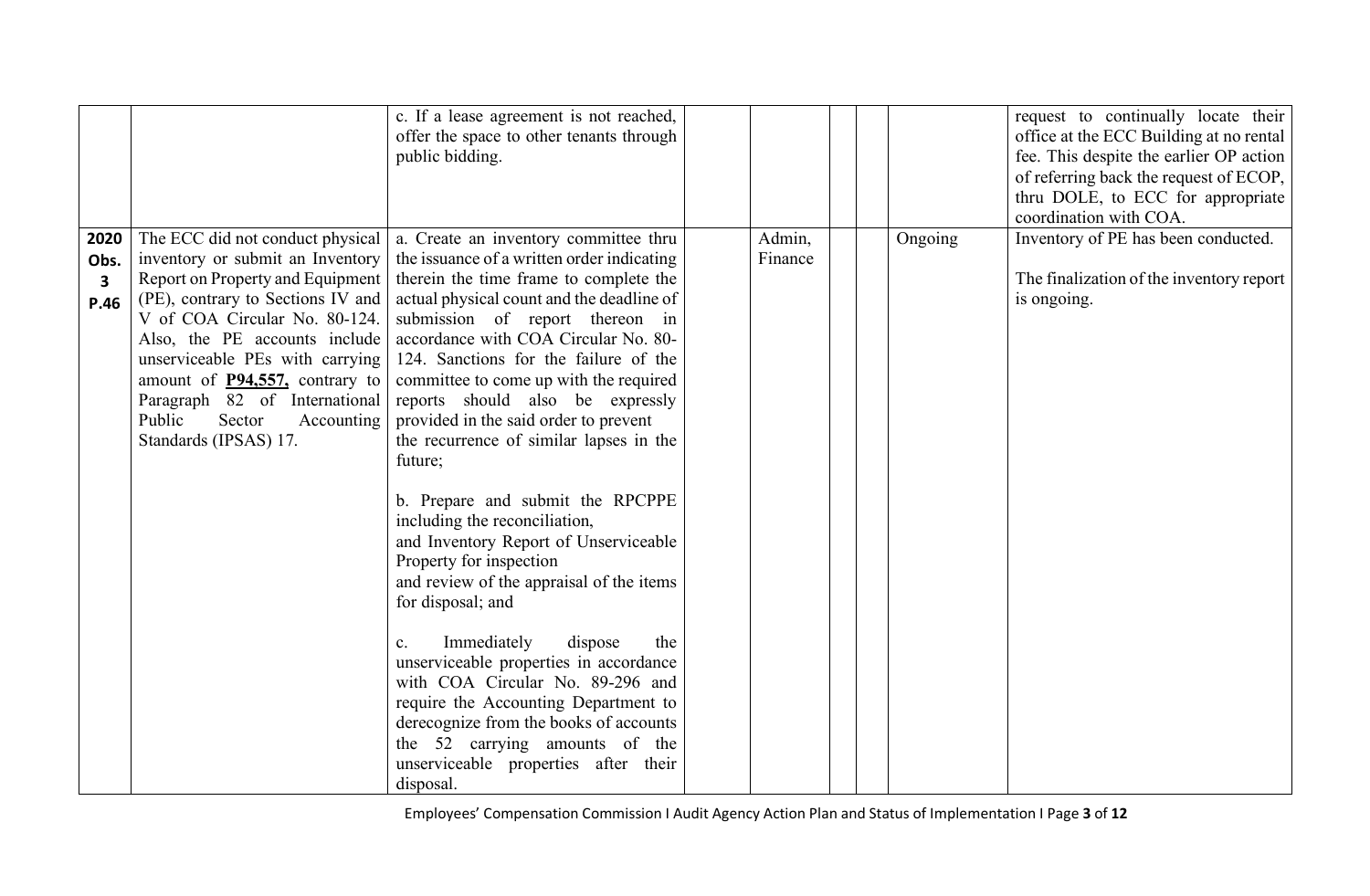| 2020 |                                     | Numerous checks were either That Management require the Cashier's | Finance | Ongoing | During the pandemic situation many                                                 |
|------|-------------------------------------|-------------------------------------------------------------------|---------|---------|------------------------------------------------------------------------------------|
| Obs. | canceled or voided due to the       | Office to institute necessary measures to                         |         |         | of the checks issued to payees became                                              |
| 8    | errors in writing checks and        | minimize cases of frequent cancellation                           |         |         | stale after six $(6)$ months, hence, the                                           |
| P.63 | processing of vouchers resulting in | of checks in order to avoid wastage of                            |         |         | ECC canceled and replaced previously                                               |
|      | waste/loss<br>of<br>government      | government resources.                                             |         |         | issued checks. To address the                                                      |
|      | resources.                          |                                                                   |         |         | of<br>number<br>increasing<br>errors                                               |
|      |                                     |                                                                   |         |         | committed in the preparation of the                                                |
|      |                                     |                                                                   |         |         | checks and to avoid costs of sending                                               |
|      |                                     |                                                                   |         |         | the erroneous checks to payees,                                                    |
|      |                                     |                                                                   |         |         | continuing efforts have been exerted                                               |
|      |                                     |                                                                   |         |         | as follows:                                                                        |
|      |                                     |                                                                   |         |         |                                                                                    |
|      |                                     |                                                                   |         |         | 1. Management engages the service of                                               |
|      |                                     |                                                                   |         |         | the staff assigned at the offices of the                                           |
|      |                                     |                                                                   |         |         | Executive Director and Deputy                                                      |
|      |                                     |                                                                   |         |         | Executive Director and the staff                                                   |
|      |                                     |                                                                   |         |         | assigned in the releasing of the checks<br>to review the entries in the check with |
|      |                                     |                                                                   |         |         | the disbursement voucher.                                                          |
|      |                                     |                                                                   |         |         |                                                                                    |
|      |                                     |                                                                   |         |         | 2.<br>Since December<br>2020,<br>7,                                                |
|      |                                     |                                                                   |         |         | management engages the services of                                                 |
|      |                                     |                                                                   |         |         | one clerical staff to assist the cashier in                                        |
|      |                                     |                                                                   |         |         | the preparation of the checks and to                                               |
|      |                                     |                                                                   |         |         | conduct verification of the details of                                             |
|      |                                     |                                                                   |         |         | the checks.                                                                        |
|      |                                     |                                                                   |         |         |                                                                                    |
|      |                                     |                                                                   |         |         |                                                                                    |
|      |                                     |                                                                   |         |         |                                                                                    |
|      |                                     |                                                                   |         |         |                                                                                    |
|      |                                     |                                                                   |         |         |                                                                                    |
|      |                                     |                                                                   |         |         |                                                                                    |
|      |                                     |                                                                   |         |         |                                                                                    |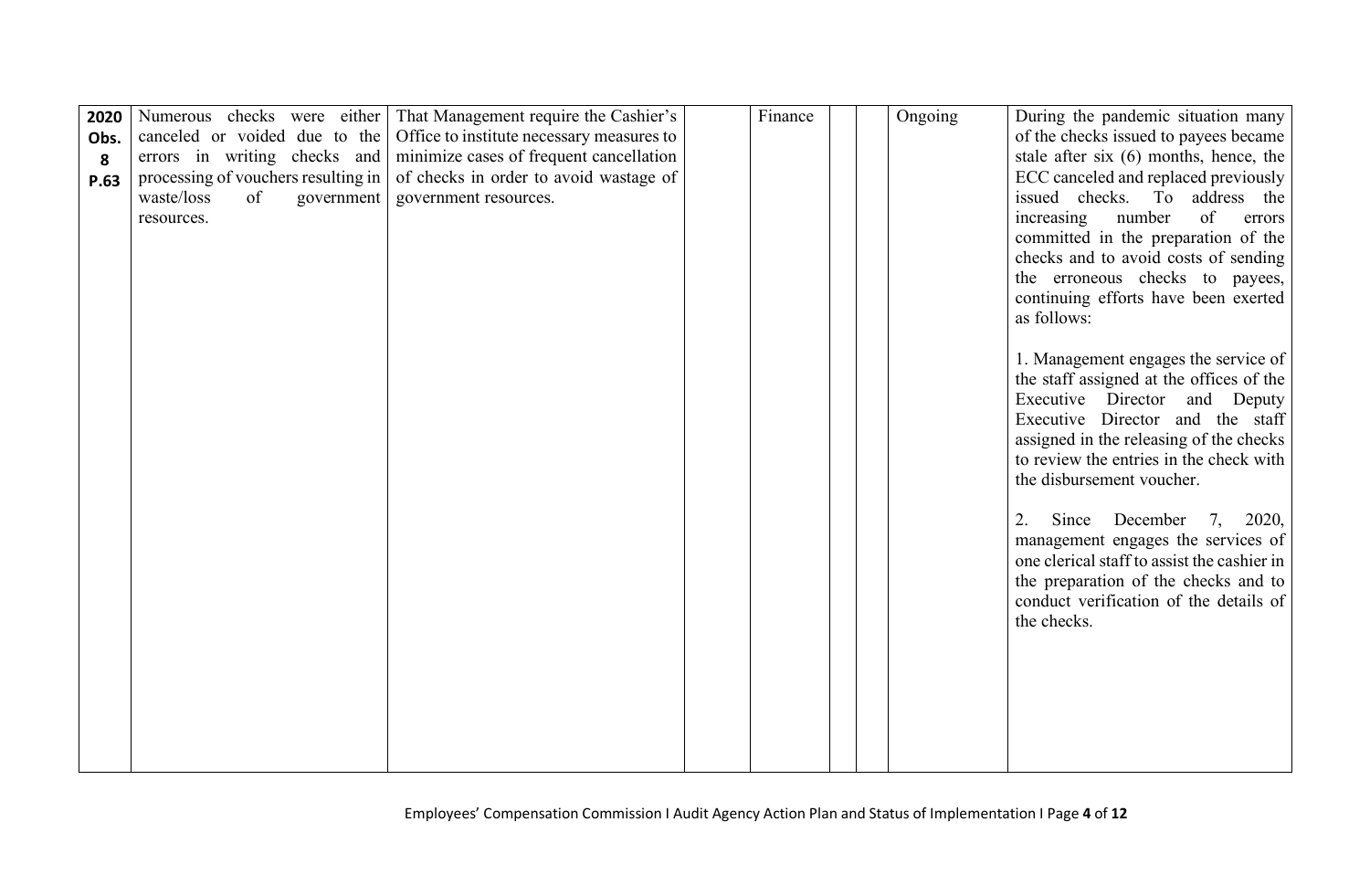|  |  |  | 3. The Finance Division exerted and<br>continues to exert its efforts to<br>monitor, review and check the entries<br>in the BUR submitted by the different<br>divisions/units of ECC prior to the<br>preparation of the disbursement<br>voucher, hence, the occurrence of<br>minimal errors.<br>Aside from continuously exerting<br>effort to lessen the errors during the<br>check preparation, The finance<br>division ensured that the subject<br>checks were replaced within the<br>month:<br>1. The ECC still<br>received<br>requests for replacement of<br>checks<br>which<br>staled<br>require cancellation<br>of<br>previously issued checks to<br>payees. Numbers of check |
|--|--|--|-------------------------------------------------------------------------------------------------------------------------------------------------------------------------------------------------------------------------------------------------------------------------------------------------------------------------------------------------------------------------------------------------------------------------------------------------------------------------------------------------------------------------------------------------------------------------------------------------------------------------------------------------------------------------------------|
|  |  |  | replacements were due to<br>incorrect name in the list<br>submitted<br>by<br>companies<br>claiming for cash assistance<br>under the QRP. This was<br>remedied<br>by<br>requesting<br>submission of the photocopy<br>of the current identification<br>card of the claimants                                                                                                                                                                                                                                                                                                                                                                                                          |
|  |  |  |                                                                                                                                                                                                                                                                                                                                                                                                                                                                                                                                                                                                                                                                                     |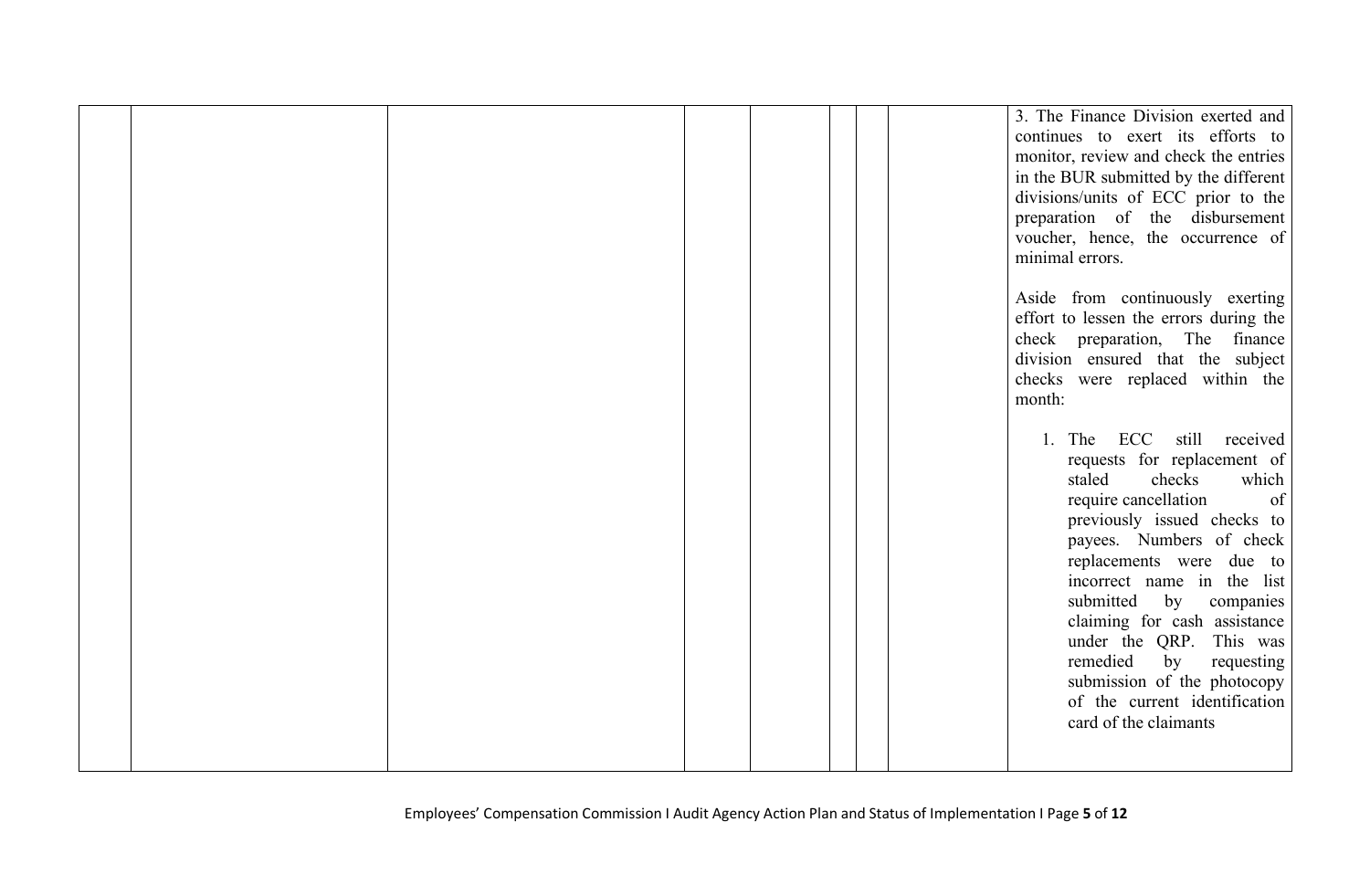|                           |                                                                                                                                                                                                                                                                                                                                                                                                                                                                                                                                                                                                                                   |                                                                                                                                                                                                                                                                                                                                                   |       |         | 2. Requests for the replacement<br>of staled check from PWRDs<br>at the regions were coordinated<br>with the WCPRD to ensure the<br>immediate release of checks to<br>payees.                                                                                                                                                                                                                                                                                                                                                                                                                                                                                                                                                                                                                                                                                                                  |
|---------------------------|-----------------------------------------------------------------------------------------------------------------------------------------------------------------------------------------------------------------------------------------------------------------------------------------------------------------------------------------------------------------------------------------------------------------------------------------------------------------------------------------------------------------------------------------------------------------------------------------------------------------------------------|---------------------------------------------------------------------------------------------------------------------------------------------------------------------------------------------------------------------------------------------------------------------------------------------------------------------------------------------------|-------|---------|------------------------------------------------------------------------------------------------------------------------------------------------------------------------------------------------------------------------------------------------------------------------------------------------------------------------------------------------------------------------------------------------------------------------------------------------------------------------------------------------------------------------------------------------------------------------------------------------------------------------------------------------------------------------------------------------------------------------------------------------------------------------------------------------------------------------------------------------------------------------------------------------|
| 2020<br>Obs.<br>9<br>P.64 | <b>ECC</b><br>Center's<br>and<br>its<br>of the<br>leave<br>implementation<br>privileges for absences incurred by<br>employees due to the required<br>period of quarantine and/or<br>treatment relative to the COVID-<br>19 pursuant to the provisions of<br>Department of Health (DOH)<br>Department Memorandum No.<br>0220 dated May 11, 2020 and CSC<br>Memorandum Circular (CSC-MC)<br>No. 8, s. 2020, contributed to the<br>prevention and control of COVID-<br>19 in the workplace, thereby<br>helping the government in its fight<br>against the disease, while<br>maintaining work efficiency to<br>fulfil their mandates. | That Management continue its efforts in<br>helping the government to prevent and<br>control the spread of the COVID-19 by<br>adopting the minimum health standards<br>prescribed by the DOH and 67 ensuring<br>the safety of their personnel by allowing<br>them to avail of Quarantine Leave in<br>accordance with the guidelines of the<br>CSC. | Admin | Ongoing | Management appreciated the positive<br>observations on ECC and its Center's<br>efforts in the prevention and control of<br>$COVID-19$ in<br>the workplace,<br>particularly in providing leave<br>privileges to their employees for<br>absences incurred in relation to the<br>required period of quarantine and/or<br>treatment of employees relative to<br>COVID-19. Management assured that<br>they will continue to observe and<br>implement strict health and safety<br>protocols in the workplace to<br>safeguard their employees.<br>In<br>concurrence with the pronouncement<br>of the CSC, this is a way of giving "a<br>more considerate treatment on the<br>absences incurred by officials and<br>employees due to circumstances<br>beyond their control" and as part of the<br>ECC's responsibility to ensure the<br>health and safety of employees during<br>this global pandemic. |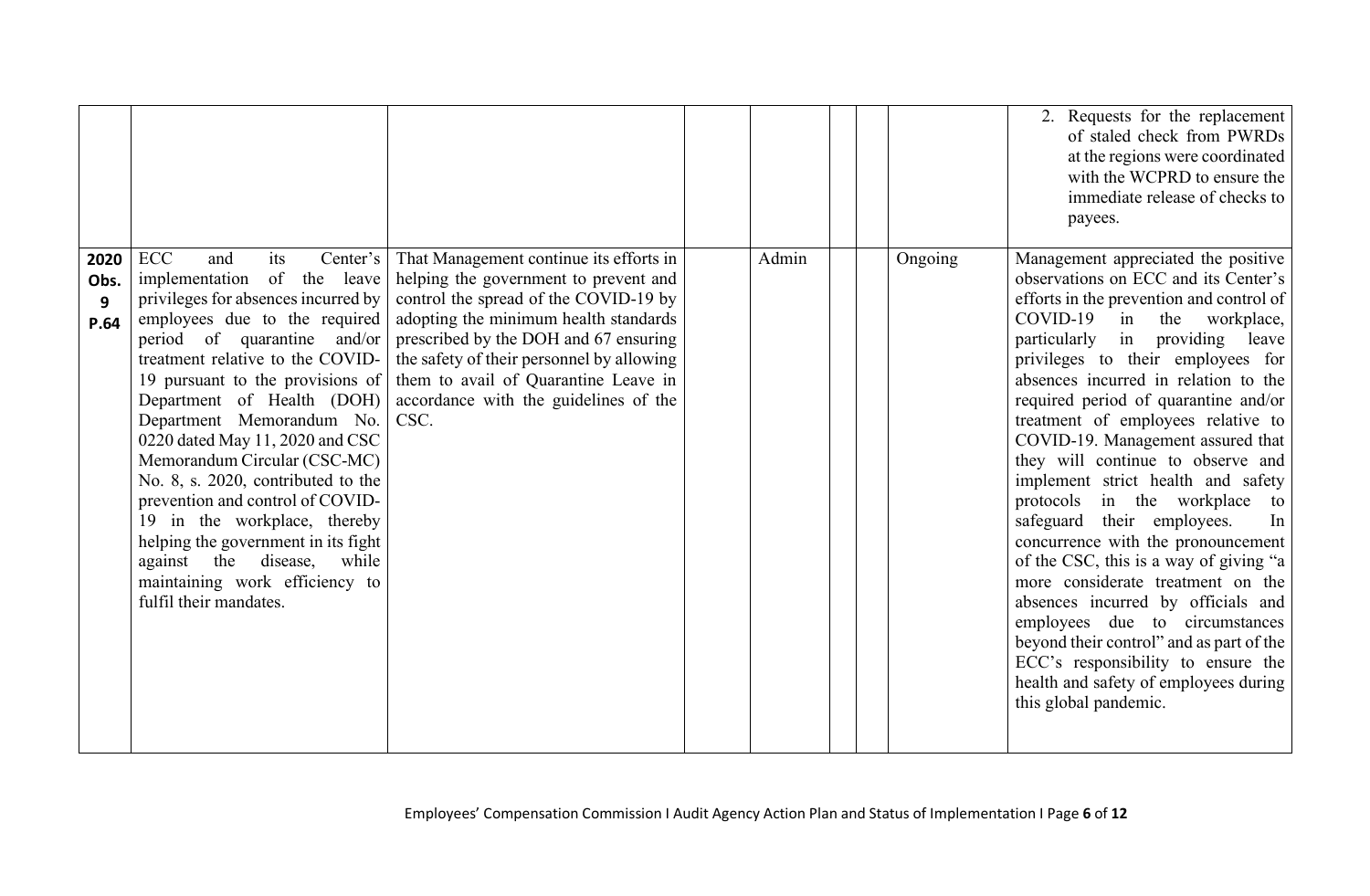|      | STATUS AND IMPLEMENTATION OF 2019 AUDIT RECOMMENDATIONS              |                                                                                     |               |                           |    |                        |                                |                                                                                 |
|------|----------------------------------------------------------------------|-------------------------------------------------------------------------------------|---------------|---------------------------|----|------------------------|--------------------------------|---------------------------------------------------------------------------------|
| Ref  | <b>Audit Observations</b>                                            | <b>Audit Recommendations</b>                                                        |               | <b>Agency Action Plan</b> |    |                        | <b>Status of</b>               | <b>Action Taken/ Action to be Taken</b>                                         |
|      |                                                                      |                                                                                     | <b>Action</b> | Person/                   |    | <b>Target</b><br>Recom | Implementa-                    |                                                                                 |
|      |                                                                      |                                                                                     | Plan          | <b>Depart</b><br>ment     |    |                        | tion (and<br><b>Reason for</b> |                                                                                 |
|      |                                                                      |                                                                                     |               | responsi                  |    | menda<br>tion          | Partial/                       |                                                                                 |
|      |                                                                      |                                                                                     |               | ble                       |    | Date                   | Delay/ Non-                    |                                                                                 |
|      |                                                                      |                                                                                     |               |                           | F. | $\mathsf{T}$           | Imple-                         |                                                                                 |
|      |                                                                      |                                                                                     |               |                           | r  | $\mathbf{o}$           | mentation, if<br>applicable)   |                                                                                 |
|      |                                                                      |                                                                                     |               |                           | 0  |                        |                                |                                                                                 |
| 2019 | The existence and validity of the                                    | Require the Accountant to exhaust all                                               |               | Finance                   | m  |                        | Partially                      | The tracing of documents pertaining                                             |
| Obs. | recorded Accounts Receivables as                                     | measures to document the said dormant                                               |               |                           |    |                        | implemented                    | to the remaining dormant outstanding                                            |
| 1    | of December 31, 2019 cannot be                                       | receivables to establish the existence                                              |               |                           |    |                        |                                | Accounts Receivable and the process                                             |
| P.42 | ascertained due to the presence of<br>long<br>outstanding<br>dormant | and validity of the receivables and send<br>demand letters to all concerned debtors |               |                           |    |                        |                                | of exerting all possible means to locate<br>the debtors concerned are on-going. |
|      | receivables from various entries                                     | to enforce collection                                                               |               |                           |    |                        |                                | Certification on the existence of the                                           |
|      | totaling 2.973 Million that are not                                  |                                                                                     |               |                           |    |                        |                                | listed companies/individual is being                                            |
|      | supported with substantial records<br>and documents which is not in  |                                                                                     |               |                           |    |                        |                                | secured from the Department of Trade<br>and Industry (DTI) as well as from the  |
|      | conformity with Section 111 (1) of                                   |                                                                                     |               |                           |    |                        |                                | Securities and Exchange Commission                                              |
|      | Presidential Decree (P.D.) No.                                       |                                                                                     |               |                           |    |                        |                                | (SEC).                                                                          |
|      | 1445.                                                                |                                                                                     |               |                           |    |                        |                                | Partial collections have been made                                              |
|      |                                                                      |                                                                                     |               |                           |    |                        |                                | from some individual/company                                                    |
|      |                                                                      |                                                                                     |               |                           |    |                        |                                |                                                                                 |
|      |                                                                      |                                                                                     |               |                           |    |                        |                                |                                                                                 |
|      |                                                                      |                                                                                     |               |                           |    |                        |                                |                                                                                 |
|      |                                                                      |                                                                                     |               |                           |    |                        |                                |                                                                                 |
|      |                                                                      |                                                                                     |               |                           |    |                        |                                |                                                                                 |
|      |                                                                      |                                                                                     |               |                           |    |                        |                                |                                                                                 |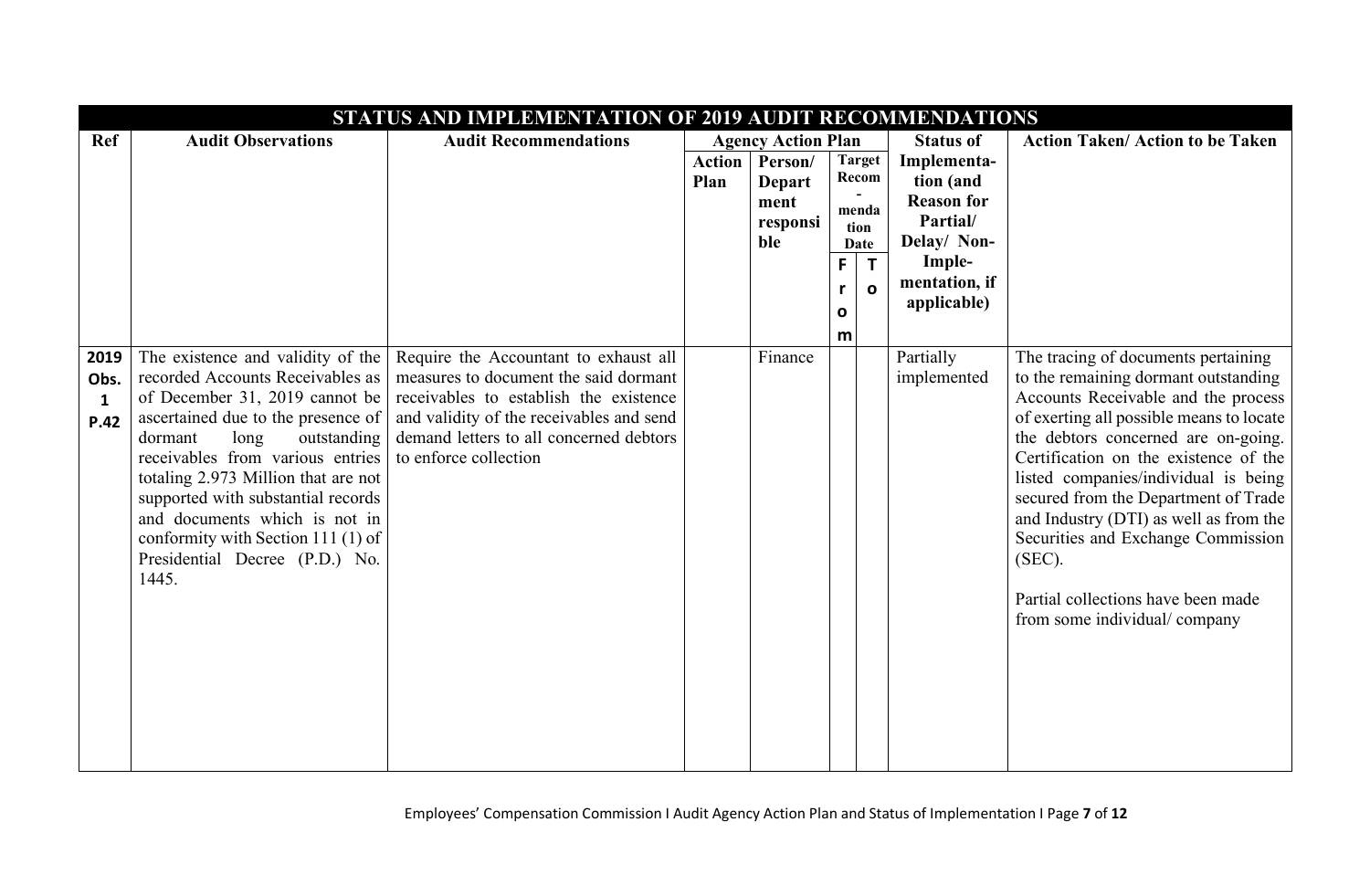| 2019           |                                     | The ECC has not yet come up with $ a $ . Fast track the preparation and         | Admin |  | Ongoing | Please refer to 2020 Obs.1, P.44 |
|----------------|-------------------------------------|---------------------------------------------------------------------------------|-------|--|---------|----------------------------------|
| Obs.           | a Restructuring Plan for approval   | submission to GCG of the required                                               |       |  |         |                                  |
| $\overline{2}$ | of the Governance Commission        | Restructuring Plan that considers the                                           |       |  |         |                                  |
| P.43           | Government Owned or<br>for          | delineation<br>of<br>the<br>proper                                              |       |  |         |                                  |
|                | Controlled Corporations (GCG) to    | accountabilities and responsibilities of                                        |       |  |         |                                  |
|                | effect the Organizational Structure | the ECC Executive Director as well as                                           |       |  |         |                                  |
|                | and Staffing Pattern appropriate    | the Center's officials and employees,                                           |       |  |         |                                  |
|                | for an integrated function and      | the Center being a department of ECC,                                           |       |  |         |                                  |
|                | business of both ECC and OSHC       | to avoid redundancy of positions and                                            |       |  |         |                                  |
|                | which resulted in: (a) redundancy   | functions; and                                                                  |       |  |         |                                  |
|                | of positions and functions of ECC   | b. In the meantime, that the restructuring                                      |       |  |         |                                  |
|                | <b>OSHC</b><br>and<br>and<br>(B)    | plan is not yet available, the ECC Board                                        |       |  |         |                                  |
|                | accountabilities<br>and             | has to revisit the current organizational                                       |       |  |         |                                  |
|                | responsibilities of ECC<br>and      | set up of the ECC Center and to come up                                         |       |  |         |                                  |
|                | OSHC's officials and employees      | with appropriate guidelines to ensure                                           |       |  |         |                                  |
|                | were not properly defined. Such     | proper check and balance of all its                                             |       |  |         |                                  |
|                | delay in the finalization of the    | transactions.<br>The same should be                                             |       |  |         |                                  |
|                | restructuring plan entails higher   | considered in the proposed restructuring                                        |       |  |         |                                  |
|                | administrative cost.                | plan.                                                                           |       |  |         |                                  |
| 2019           |                                     | Occupancy for free of half of the $ a $ . Strictly comply with Section 4 (2) of | Admin |  | Ongoing | Please refer to 2020 Obs.2, P.47 |
| Obs.           |                                     | floor of ECC building by the $\vert$ P.D. No.1445. Accordingly, terminate       |       |  |         |                                  |
| 3              | Employers' Confederation of the     | the agreement of the ECC with ECOP                                              |       |  |         |                                  |
| P.46           | Philippines (ECOP), a private       | that granted the free occupancy of                                              |       |  |         |                                  |
|                | organization, since 1996, resulted  | ECC's office space; and                                                         |       |  |         |                                  |
|                | in lost opportunity for ECC to earn |                                                                                 |       |  |         |                                  |
|                | income from rent.                   | b. Offer the space to tenants through<br>public bidding.                        |       |  |         |                                  |
|                |                                     |                                                                                 |       |  |         |                                  |
|                |                                     |                                                                                 |       |  |         |                                  |
|                |                                     |                                                                                 |       |  |         |                                  |
|                |                                     |                                                                                 |       |  |         |                                  |
|                |                                     |                                                                                 |       |  |         |                                  |
|                |                                     |                                                                                 |       |  |         |                                  |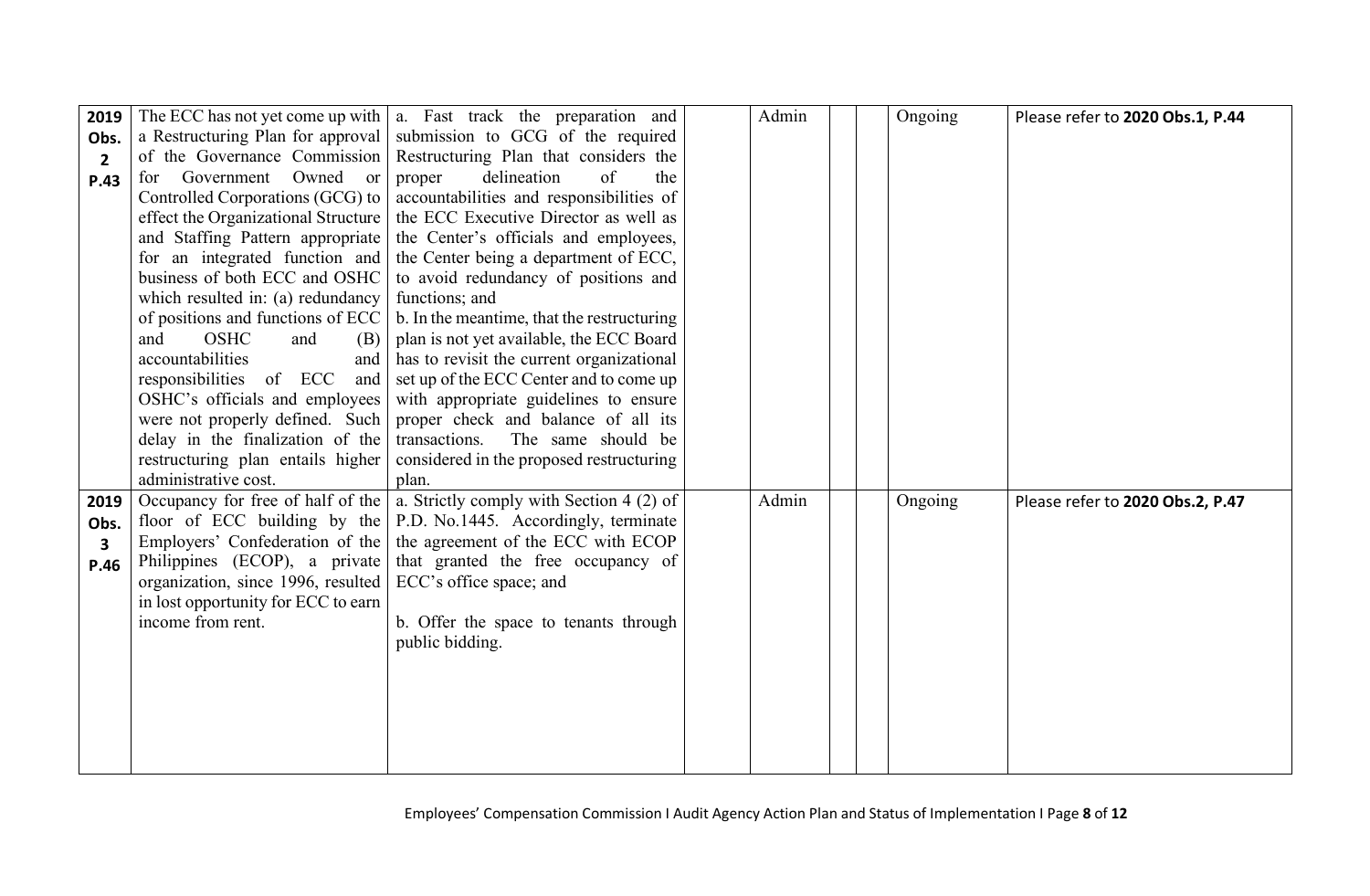| 2019 |                                    | The EC did not avail of the free   a. Immediately request and closely | <b>PPSMD</b> | Partially   | A letter request dated January 8, 2020                                 |
|------|------------------------------------|-----------------------------------------------------------------------|--------------|-------------|------------------------------------------------------------------------|
| Obs. | internet service of the Department | coordinate with DICT for<br>their                                     |              | implemented | was sent to the DICT for the approval                                  |
| 5    | of<br>information<br>and           | availment of free internet service                                    |              |             | of the installation of Fibre Optic Cable                               |
| P.55 | Communication<br>Technology        | pursuant to RA No. 10844; and                                         |              |             | and free internet to the ECC.                                          |
|      | (DICT) which could have reduced    |                                                                       |              |             |                                                                        |
|      | ECC's<br>Communication<br>the      | b. Terminate the contract with Source                                 |              |             | Phone follow-ups were made on July                                     |
|      | expenses by P302,858.00 for CY     | Telecom Inc. upon the availability of the                             |              |             | 2, 23, 28 and August 18, 2020. As per                                  |
|      | 2019.                              | free internet from DICT.                                              |              |             | Personnel in-charge of DICT-National                                   |
|      |                                    |                                                                       |              |             | Broadband Project (NBP); the request                                   |
|      |                                    |                                                                       |              |             | had already been forwarded to DICT                                     |
|      |                                    |                                                                       |              |             | Infostructure Management Bureau.                                       |
|      |                                    |                                                                       |              |             | On August 27, 2020, as per the DICT                                    |
|      |                                    |                                                                       |              |             | IMB; the new connections are on hold                                   |
|      |                                    |                                                                       |              |             | as there are 75 Reference Audit                                        |
|      |                                    |                                                                       |              |             | Status/Actions<br>Observations                                         |
|      |                                    |                                                                       |              |             | Recommendations Taken no enough                                        |
|      |                                    |                                                                       |              |             | materials<br>available<br>for<br>new                                   |
|      |                                    |                                                                       |              |             | connections and the materials they                                     |
|      |                                    |                                                                       |              |             | have are reserved for maintenance.                                     |
|      |                                    |                                                                       |              |             |                                                                        |
|      |                                    |                                                                       |              |             | In the next follow-up as per Mr.<br>Joviron Resurreccion; the DICT-IMB |
|      |                                    |                                                                       |              |             | prepared MOA, is with their legal                                      |
|      |                                    |                                                                       |              |             | office for review.                                                     |
|      |                                    |                                                                       |              |             |                                                                        |
|      |                                    |                                                                       |              |             | The DICT has been in the process of                                    |
|      |                                    |                                                                       |              |             | procuring equipment to be used in                                      |
|      |                                    |                                                                       |              |             | GovNet connection as per advice                                        |
|      |                                    |                                                                       |              |             | dated May 19. 2021 from Mr. Joviron                                    |
|      |                                    |                                                                       |              |             | Resurreccion. Follow up was made                                       |
|      |                                    |                                                                       |              |             | last September 24, 2021 and as per Mr.                                 |
|      |                                    |                                                                       |              |             | Joviron Resurreccion the MOA is                                        |
|      |                                    |                                                                       |              |             | being finalized.                                                       |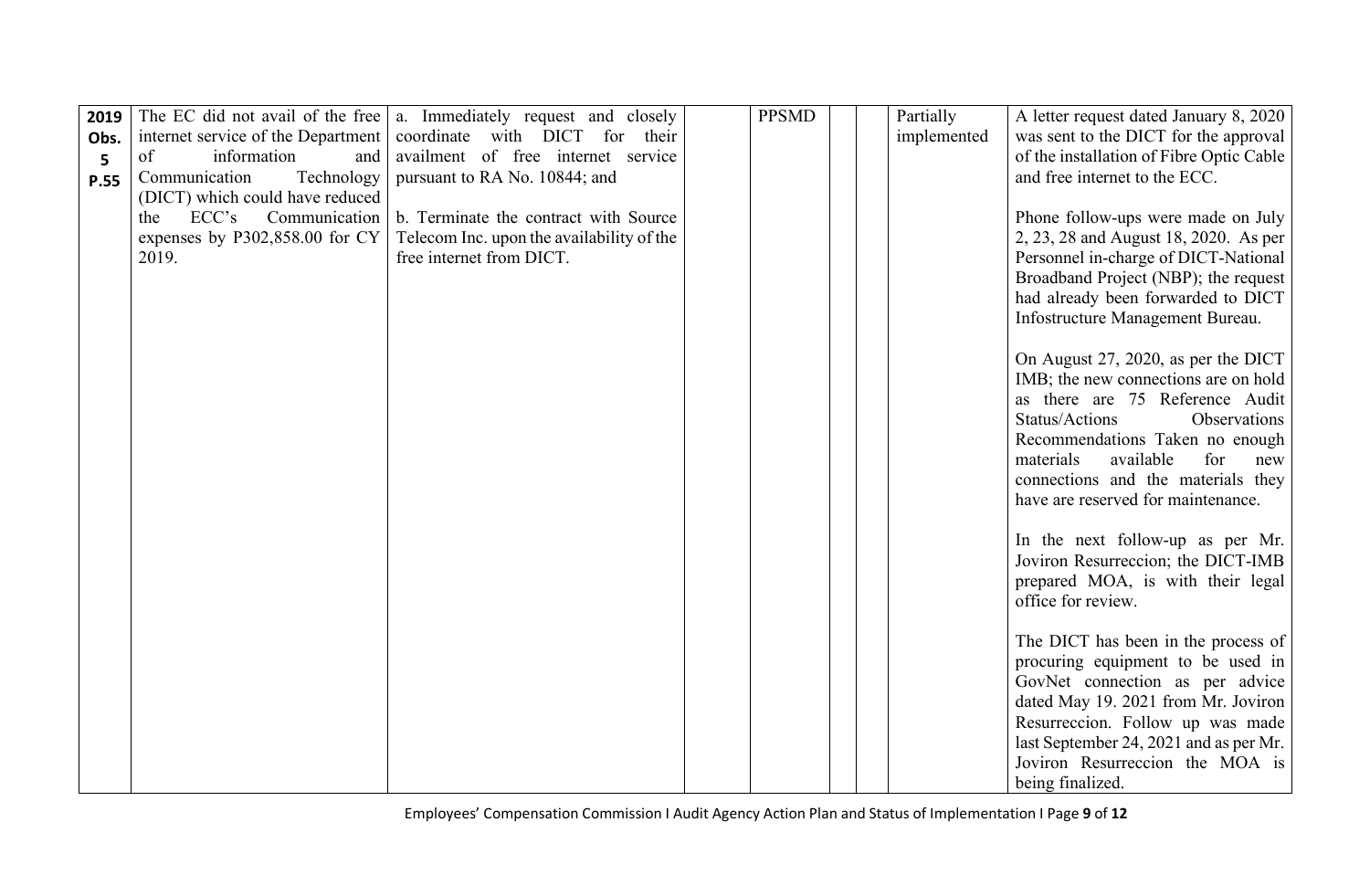| 2019           |                                 | ECC has no Information Systems   a. Obtain soonest the DICT's approval | <b>PPSMD</b> | Partially    | The proposed ISSP for CYs 2020-         |
|----------------|---------------------------------|------------------------------------------------------------------------|--------------|--------------|-----------------------------------------|
| Obs.           |                                 | Strategic Plan (ISSP) for CY of the proposed ECC ISSP for CYs          |              | implemented  | 2022 was presented to the ECC           |
| $\overline{7}$ | 2020-2022 that will secure      | 2020-2022;                                                             |              |              | Governing Board on November 19,         |
| P.60           | Management's commitment to      |                                                                        |              |              | 2019 and was received by the DICT on    |
|                | effectively implement the same. | b. Ensure that procurement of IT                                       |              |              | January 17, 2020.                       |
|                | This condition exposes ECC to   | equipment (hardware and software and                                   |              |              |                                         |
|                | risks of procuring expensive    | other accessories is within the endorsed                               |              | <b>Fully</b> | Then the DICT furnished the ECC         |
|                | information technology          | $(IT)$ ISSP; and                                                       |              | implemented  | with a copy of evaluation report in a   |
|                | and<br>the<br>resources<br>non- |                                                                        |              |              | letter dated February 19, 2020 with a   |
|                | improvement of the existing     | c. In case there is a revision on the                                  |              |              | directive to revise accordingly and     |
|                | business processes.             | approved ISSP, transmit to DICT for                                    |              |              | resubmit the plan, which the ECC        |
|                |                                 | further review and approval, the revised                               |              |              | complied with by submitting the         |
|                |                                 | ISSP duly signed by the Board.                                         |              |              | revised ISSP 2020-2022 on August 3,     |
|                |                                 |                                                                        |              |              | 2020 for further evaluation and         |
|                |                                 |                                                                        |              |              | approval.                               |
|                |                                 |                                                                        |              |              | In a subsequent comment received        |
|                |                                 |                                                                        |              | <b>Fully</b> | through email the ECC was asked to      |
|                |                                 |                                                                        |              | implemented  | submit a revised ISSP including the     |
|                |                                 |                                                                        |              |              | comments received as of September 8,    |
|                |                                 |                                                                        |              |              | 2020. This was followed by an           |
|                |                                 |                                                                        |              |              | advanced copy of the evaluation report  |
|                |                                 |                                                                        |              |              | on December 28, 2020 for the            |
|                |                                 |                                                                        |              |              | submission of third draft to DOC on     |
|                |                                 |                                                                        |              |              | January 15, 2021, which the ECC         |
|                |                                 |                                                                        |              |              | complied with by submitting the third   |
|                |                                 |                                                                        |              |              | draft to the DICT last January 7, 2020. |
|                |                                 |                                                                        |              |              |                                         |
|                |                                 |                                                                        |              |              | On a follow-ups; last April 6, 2021 it  |
|                |                                 |                                                                        |              |              | has been for signature at the Office of |
|                |                                 |                                                                        |              |              | Undersecretary for Digital<br>the       |
|                |                                 |                                                                        |              |              | Philippines (OUSDP). Then last May      |
|                |                                 |                                                                        |              |              | 14, 2021 the ISSP was forwarded to      |
|                |                                 |                                                                        |              |              | the Office of the Undersecretary for    |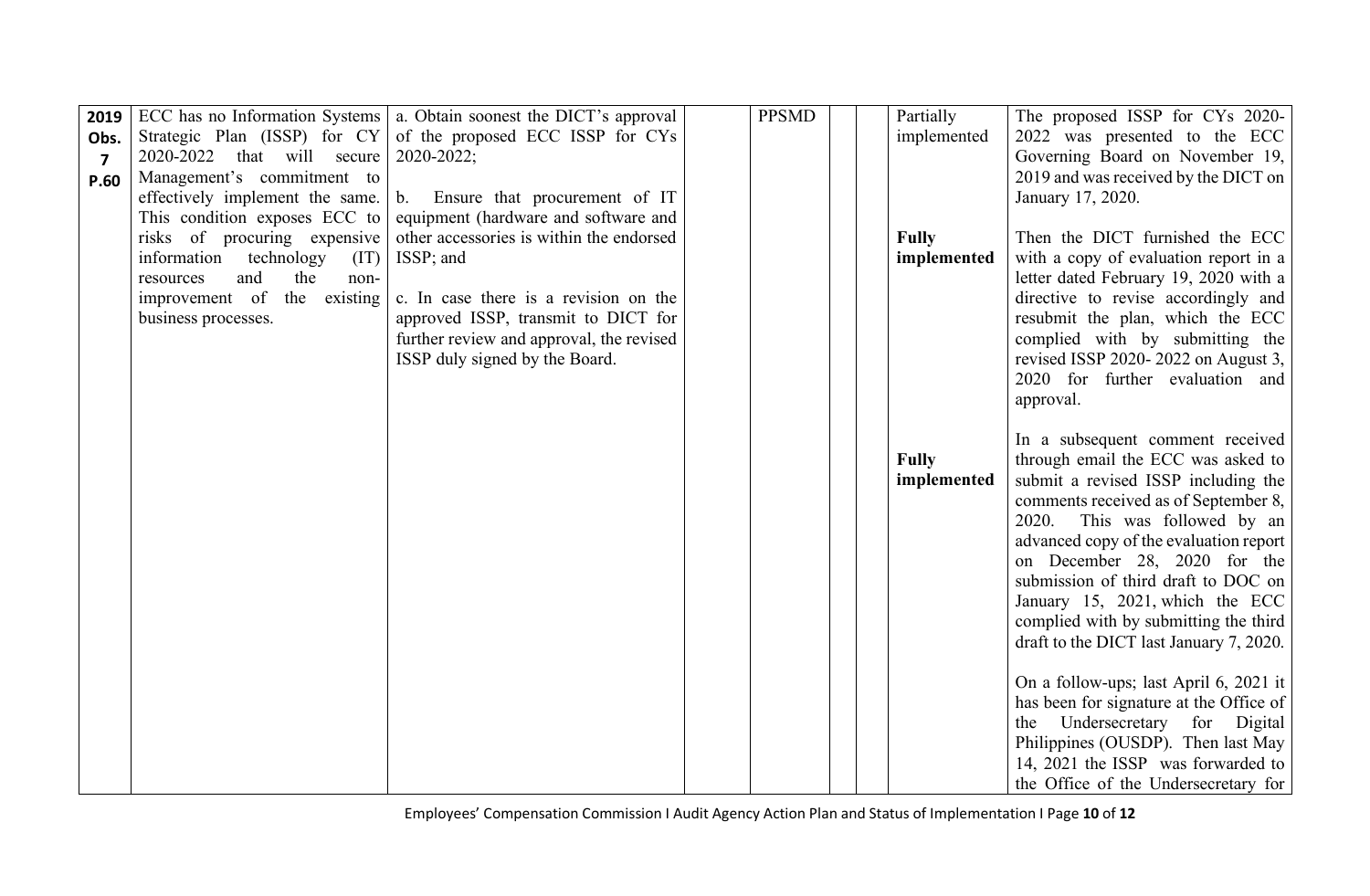|      |                                                                      |                                                                                              |       |         | Legal Affairs, Policy, Planning &<br>Finance on the same date<br>At the latest; the DICT has approved<br>the ISSP which was received by the<br>ECC on June 1, 2021. The ECC Board<br>approved the implementation of the<br>Year 1 ISSP and the endorsement of<br>the ISSP Year 1 Budget to DBM for<br>approval, as per B.R. No. 21-06-20 |
|------|----------------------------------------------------------------------|----------------------------------------------------------------------------------------------|-------|---------|------------------------------------------------------------------------------------------------------------------------------------------------------------------------------------------------------------------------------------------------------------------------------------------------------------------------------------------|
|      |                                                                      | STATUS AND IMPLEMENTATION OF 2018 AUDIT RECOMMENDATIONS                                      |       |         |                                                                                                                                                                                                                                                                                                                                          |
| 2018 | with the Governance Commission                                       | The ECC has not yet complied We recommend that the Board of<br>Commissioners require the ECC | Admin | Ongoing | Please refer to 2020 Obs.1, P.44                                                                                                                                                                                                                                                                                                         |
| Obs. | for Government Owned or                                              | officials to prioritize the preparation and                                                  |       |         |                                                                                                                                                                                                                                                                                                                                          |
| 4    | Controlled Corporations' (GCG)                                       | submission<br>of<br>the<br>proposed                                                          |       |         |                                                                                                                                                                                                                                                                                                                                          |
| P.52 | requirement for the submission of                                    | Restructuring Plan of ECC, to integrate                                                      |       |         |                                                                                                                                                                                                                                                                                                                                          |
|      | proposed Restructuring Plan (RP)                                     | OSHC's functions, projects, programs                                                         |       |         |                                                                                                                                                                                                                                                                                                                                          |
|      | effect the Organizational<br>to                                      | and activities and to come up with only                                                      |       |         |                                                                                                                                                                                                                                                                                                                                          |
|      | Structure and Staffing Pattern                                       | one set of Financial Reports.                                                                |       |         |                                                                                                                                                                                                                                                                                                                                          |
|      | appropriate for an integrated                                        |                                                                                              |       |         |                                                                                                                                                                                                                                                                                                                                          |
|      | function and business of both ECC                                    |                                                                                              |       |         |                                                                                                                                                                                                                                                                                                                                          |
|      | and OSHC, placing the OSHC                                           |                                                                                              |       |         |                                                                                                                                                                                                                                                                                                                                          |
|      | under the immediate supervision<br>of the ECC, as contained in GCG's |                                                                                              |       |         |                                                                                                                                                                                                                                                                                                                                          |
|      | letter dated February 10, 2017.                                      |                                                                                              |       |         |                                                                                                                                                                                                                                                                                                                                          |
|      | Hence overall responsibility for                                     |                                                                                              |       |         |                                                                                                                                                                                                                                                                                                                                          |
|      | executive<br>function<br>the<br>and                                  |                                                                                              |       |         |                                                                                                                                                                                                                                                                                                                                          |
|      | accountabilities<br>and                                              |                                                                                              |       |         |                                                                                                                                                                                                                                                                                                                                          |
|      | responsibilities of officials and                                    |                                                                                              |       |         |                                                                                                                                                                                                                                                                                                                                          |
|      | employees for operations<br>and                                      |                                                                                              |       |         |                                                                                                                                                                                                                                                                                                                                          |
|      | transactions are not defined.                                        |                                                                                              |       |         |                                                                                                                                                                                                                                                                                                                                          |
|      |                                                                      |                                                                                              |       |         |                                                                                                                                                                                                                                                                                                                                          |